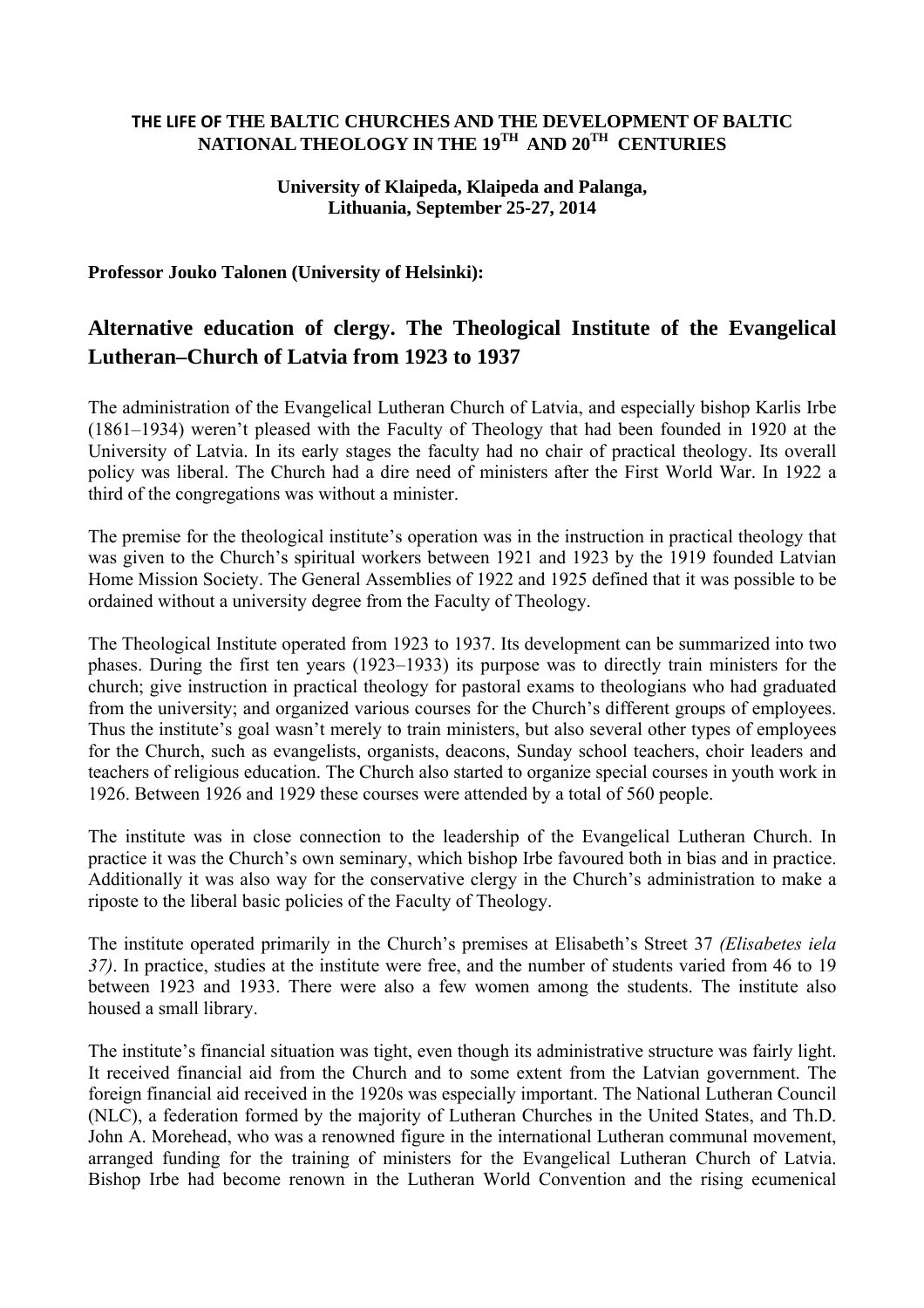movement. He was able to use his connections to acquire funding for the institute. Professor Alfred Th. Jörgensen, a Danish conservative theologian and a member of the inner circle of the Lutheran World Convention, was also a supporter. In fact, the institute received some financial support from the Evangelical Lutheran Church of Denmark.

The support of the NLC was vital for the operation of the institute. For example, in the first half of 1927 the NLC's endorsements accounted for almost two thirds of the Theological Institute's income.

The NLC's support was primarily based on the mutual trust between Morehead and Irbe. In fact, Irbe's international connections gave him a strong basis against domestic "liberals".

The domestic atmosphere and solidarity of the small educational institution was strengthened by the fact that a part of the students lived in the institute's own dormitory, which operated during its first stages. Also, the institute's profile wasn't primarily academic or scholarly, but practical and ecclesiastic. The tuition prepared one for practical work in the congregations instead of academic theological scholarship.

The institute's first director was Teodors Grünbergs, who held the position from 1923 to 1925. Pastor Adams Maculans, the Church's multitasking man, was the acting director from 1925 to 1931. After Grünbergs was appointed archbishop, Maculans worked as the institute's director from 1931 to 1933. In this first stage of operation, the number of teachers employed by the institute varied from 5 to 13, depending on the semester.

The institute's teachers of theological subjects were all ministers who had been trained by the 'Old Tartu' and had experience in practical religious work. At the same time they also represented the head of Latvian spirituality and Church administration. The teachers of the institute's first stage included – in addition to *Teodors Grünbergs* and *Ādams Maculans* – provost *Vilhelms Rozenieks* and vicars *Kārlis Freidenfelds*, *Kārlis Beldavs*, *Jānis Ermanis* and *Edgards Bergs*. In the latter half of the 1920s vicars *Edgards Wille* and *Ernsts Stange* also rose into the faculty. Both Maculans (New Testament exegetics, Riga 1933) and Freidenfelds (Church history, Warsaw 1930) had their doctoral dissertations in the early 1930s. Grünbergs and Beldavs were both appointed the title of doctor honoris causa by the Theological Faculty of the University of Latvia in 1928. Alfreds Feils and Pēteris Riba gave musical instruction at the institute in the 1920s.

But the spiritual and actual leader of the institute was bishop *Kārlis Irbe*, whose calculated activeness resulted in the institute's foundation. It is well known that Irbe was one of the most significant East-European church leaders between the two World Wars. He was appointed doctor honoris causa by the University of Lund in 1924.

The institute's teacher of pastoral counceling, vicar Kārlis Beldavs, was one of Latvia's most famous sosio-religious influencers. He was known as a powerful religious speaker, a revivalist preacher and a pastoral counsellor, a hymnist and a diverse spiritual writer. Beldavs also took part in Latvia's political life, since he was a member of parliament (Saeima) from 1928 to 1934 as a representative of the National Christian Party. He also served as the Minister of Education for a short time in 1934.

The teachers responsible for the formation of the institute's theological profile were all conservatives, with the exception of Edgars Bergs. Bishop Irbe and the exegete Maculans were closest to Lutheran orthodoxy, but even they were quite pragmatic in their theology. The other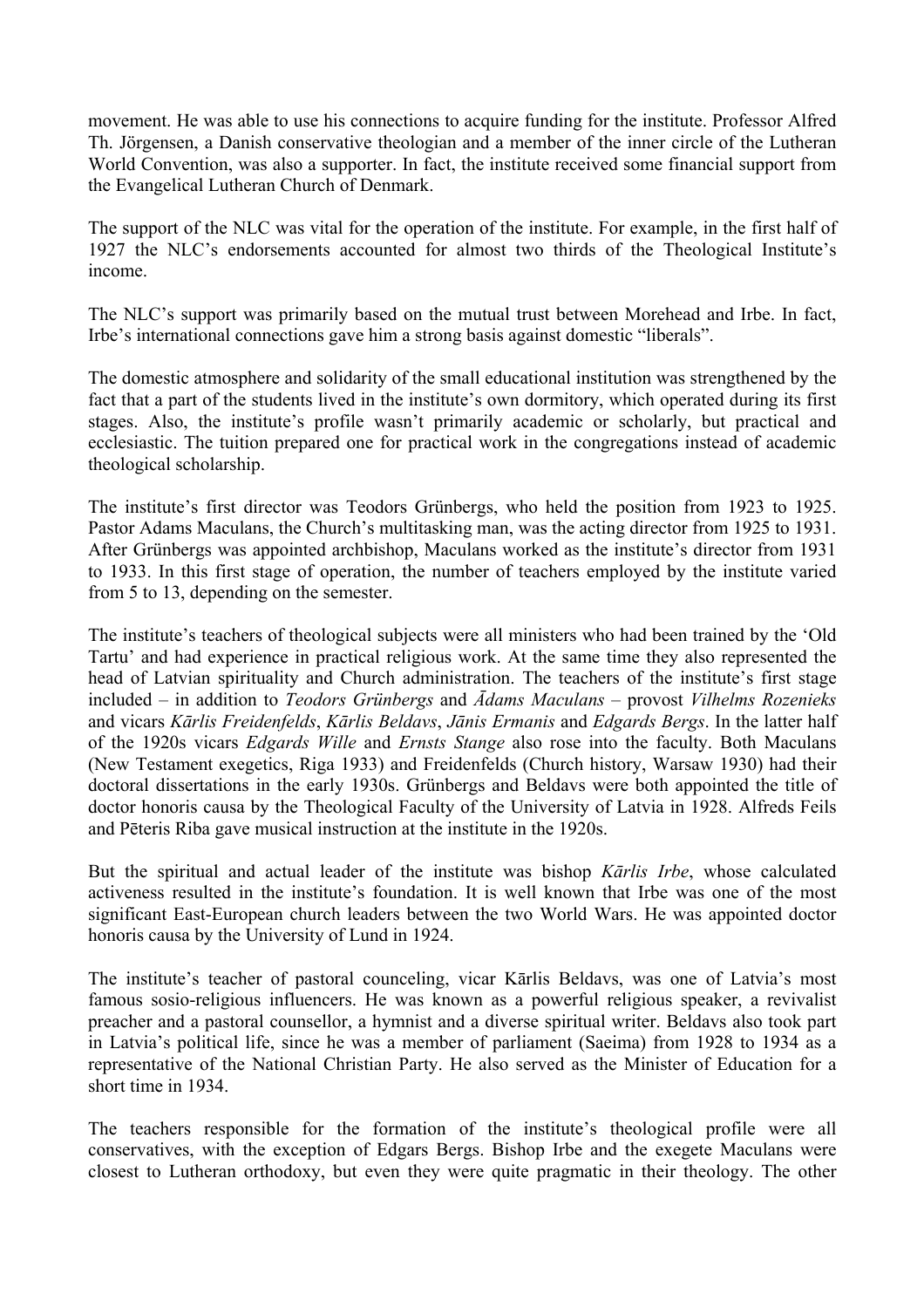teachers were clearly advocates of a salvation historic form of Biblical theology. Thus they represented a "third way", a middle ground between Lutheran orthodoxy and liberal exegetics. Karlis Freidenfelds was perhaps the most open to the academic findings of historical-critical exegetics.

The institute's theological teachers all emphasized the practical profile of ministers, and wanted to support home missions and active work in the church at a grass-roots level. In this sense, they were more or less representatives or sympathizers of revivalist Christianity, though not necessarily clearly definable Pietists. Beldavs and Wille were the clearest representatives of a Pietistic-Evangelical form of revivalist Christianity. In addition, bishop Irbe and pastor Maculans also respected and supported Latvia's Herrnhutian tradition.

The tension between the Faculty of Theology and the institute wasn't unambiguously juxtaposition between Lutheran orthodoxy and liberal theology. The tension between conservative and liberal theology was naturally the basic principle, but there were was also an additional difference in how the two sides emphasized the aim and usage of theology. There was also clear tension between the older and younger generations of theologians. The elder clergy, who had studied at the 'Old Tartu', lived in their nostalgic memories of the 'ecclesiological' theology of the late 19<sup>th</sup> century, which naturally had greater value of application to the praxis of the Church than the newer teachings of Adolf von Harnack and Bultmann.

Even though bishop Irbe and the elder clergy of the Latvian Church supported the institute, it came under heavy criticism in the 1920s. The faculty of the Faculty of Theology and some of its younger pupils – like Alberts Freijs – were unsympathetic towards it. The renowned writer Richards Rudzitis openly criticized both the institute's operation and bishop Irbe's policy on the education of the clergy. The criticism was specifically aimed at the way the institute trained ministers directly for the church, not so much at the supplementary education on practical theology that it gave to those, who were going to become ministers. Sometimes ministers who had been trained by the institute would also be called "half priests" *(pusmācītajs)*.

Some of the Church's clergy were also critical towards the institute's operation. At the end of 1924, the Council of the Clergy in the deanery of Valmiera demanded that the institute's seminary should only be a supplementary institution to the Faculty of Theology. There was a heated discussion on the institute's role at the General Synod of 1925, which reflected the inner tensions of the Church.

This was a case of confrontation between two different ideals of priesthood. The Theological Faculty, the younger generation of clergy, and the liberal side of the church emphasized academic education for the priesthood and were worried about the Church's connections to the intelligentsia. Irbe and his supporters represented a Pietistic-Orthodox ideal of priesthood and an ecclesiastic view on the education of the clergy. The Church had to have a right to influence the education given to its employees.

The institute's role changed in the end of the 1920s, as the shortage of ministers started to lessen. The Faculty of Theology and the Church aimed a kind of compromise. The Church's extended consistory decided on 30.11.1928 that the institute would stop training deacons. However, in the future all graduates of the Theological Faculty who wanted into the service of the Evangelical Lutheran Church of Latvia had to study at the institute for a semester. The faculty and the institute were now consciously cooperating in the training of the clergy. The situation changed significantly when the Faculty of Theology started to teach practical theology and then named two of the institute's teachers to its chairs: archbishop Grünbergs as an additional professor in 1932 and